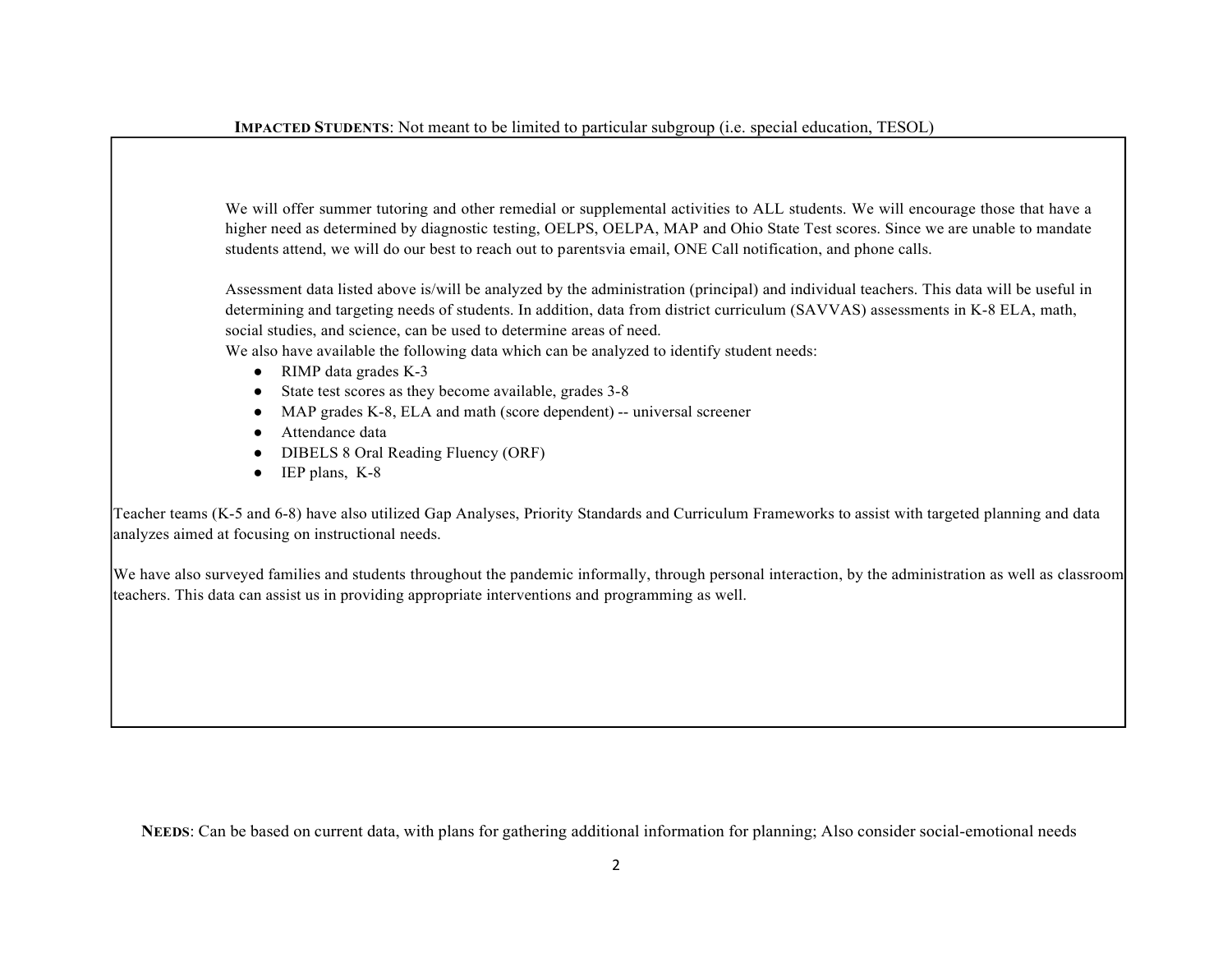We will use pre-assessments to determine each student's deficits and target them accordingly. We will use our MAP data to also identify those deficits and address them individually. Throughout the pandemic teachers and administrators have reached out to help support our students and will consider involving them again for students and families in need of mental health, financial, or other types of support.

In addition, we have a school Psychologist who can and does assist with meeting academic as well as social-emotional needs who will be available throughout the summer break.

## **RESOURCES AND BUDGET:** Consider one-time ESSER Funds for Short-Term Activities; Could use Student Wellness Funds

We will use our ESSER 2 money to cover the cost of the program. Most of our cost incurred will be related to salaries and materials. We will have tutorial programs after school and during the summer, enrichment programs for our students that will require a budget, we will have enough to cover that cost and will use Title 1 and ESSER money to ensure the appropriate experiences for students.

## **APPROACHES**: Can be built on existing approaches but should be expanded or modified to meet current need as a result of pandemic

We will offer the following summer opportunities for our K-8 students in order to allow for closing of learning loss gaps, and enrichment/acceleration. Programming will be free of charge. with transportation and meals included.

> 1. We will offer a summer tutorial program to our Kindergarten through 8th grade students which will provide interventions in the core academic areas as well as enrichment activities.

2. GVA will offer a TESOL program for its large number of ELL students throughout the summer months.

3. We will send each student in grades K-8 home with a Chromebook for independent summer reading purposes.

4. Our school year programs will continue to offer interventions built into the school day in grades K-8, which qualified staff and tutors, based on targeted needs of each student being served.

5. After-school academic tutorial support programs for students in grades K-8 who are in need of additional academic support across the four core areas. A social-emotional component is also a tenet of this program with our school psychologist remaining in contact (as needed) with students and families to monitor their SEL needs throughout the summer.